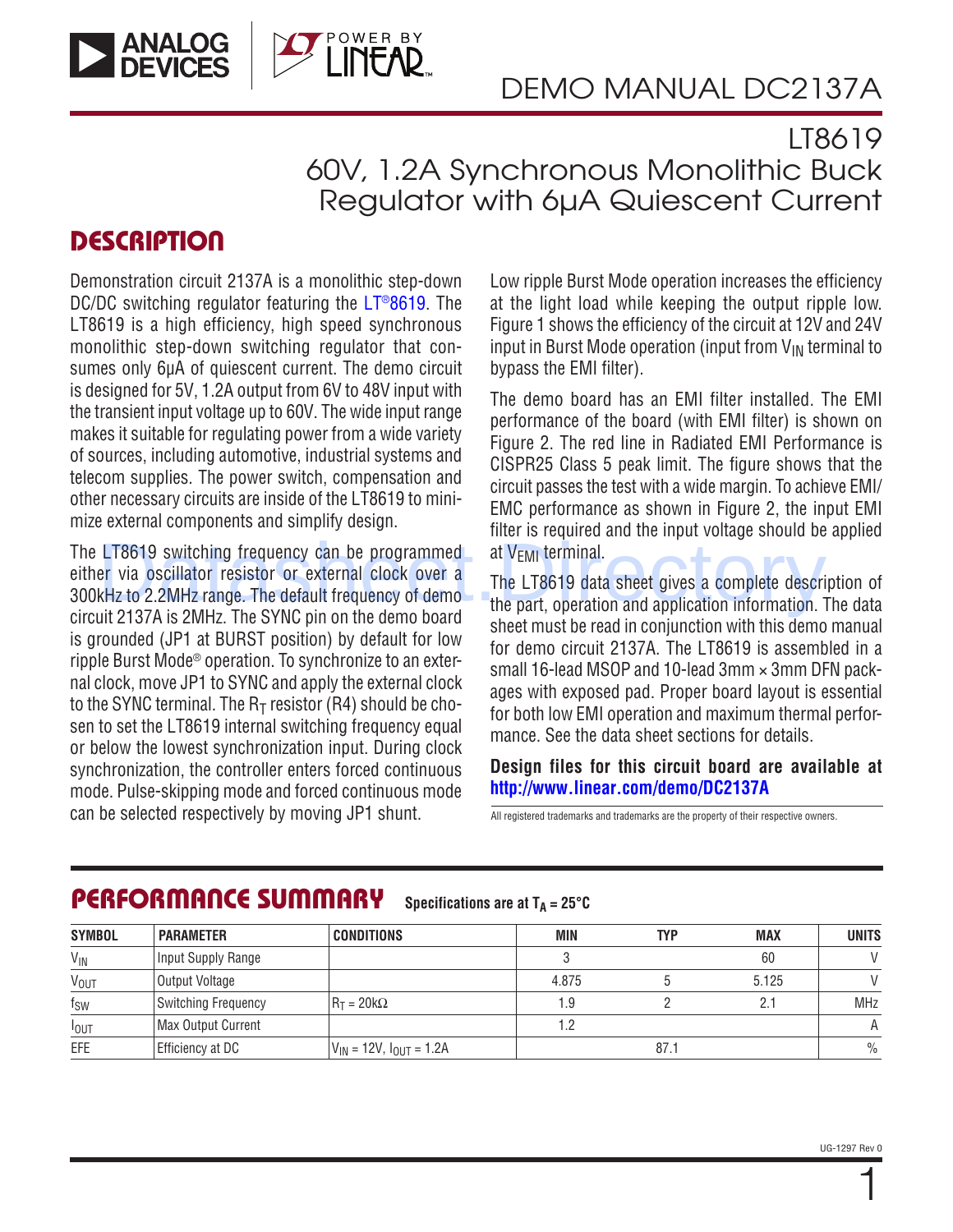# DEMO MANUAL DC2137A

**DESCRIPTION** 

#### 100 95  $V_{IN} = 12V$ 90 EFFICIENCY (%) EFFICIENCY (%) 85  $V_{IN} = 24V$ 80 75 70  $f<sub>SW</sub> = 2MHz$ 65  $V_{OUT} = 5V$ Burst Mode OPERATION 60 0 0.2 0.4 0.6 0.8 1.0 1.2 LOAD CURRENT (A) DC2137A F01

**Figure 1. LT8619 DC2137A Efficiency vs Load Current** 



**Figure 2. LT8619 DC2137A EMI Performance in CISPR25 Radiated Emission Test (12V Input from V<sub>EMI</sub> Turret Pin,**  $I_{OUT} = 1A$ 

# QUICK START PROCEDURE

Demonstration circuit 2137A is easy to set up to evaluate the performance of the LT8619. Refer to Figure 3 for proper measurement equipment setup and follow the procedure below.

**NOTE.** When measuring the input or output voltage ripple, care must be taken to avoid a long ground lead on the oscilloscope probe. Measure the input or output voltage ripple by touching the probe tip directly across the  $V_{IN}$  or  $V_{OUT}$  and GND terminals. See [Figure 4](#page-2-0) for the proper scope technique.

- 1. Place JP1 on the Burst Mode operation position.
- 2. With power off, connect the input power supply to  $V_{IM1}$  and GND. Make sure that the input voltage does not exceed 60V.
- 3. With power off, connect loads from  $V_{\text{OUT}}$  to GND.
- 4. Turn on the power at the input.

5. Check for the proper output voltage (5V).

**NOTE:** If there is no output, temporarily disconnect the load to make sure that the load is not set too high or is shorted.

- 6. Once the proper output voltages are established, adjust the load within the operating ranges and observe the output voltage regulation, ripple voltage, efficiency and other parameters.
- 7. An external clock can be added to the SYNC terminal when SYNC function is used (JP1 on the SYNC/MODE position). Please make sure that R4 should be chosen to set the LT8619 switching frequency equal to or below the lowest SYNC frequency. See the data sheet Synchronization section. JP1 can also set LT8619 in pulse-skipping mode (JP1 on the PULSE-SKIPPING position) or forced continuous mode (JP1 on the FORCED CONTINUOUS position).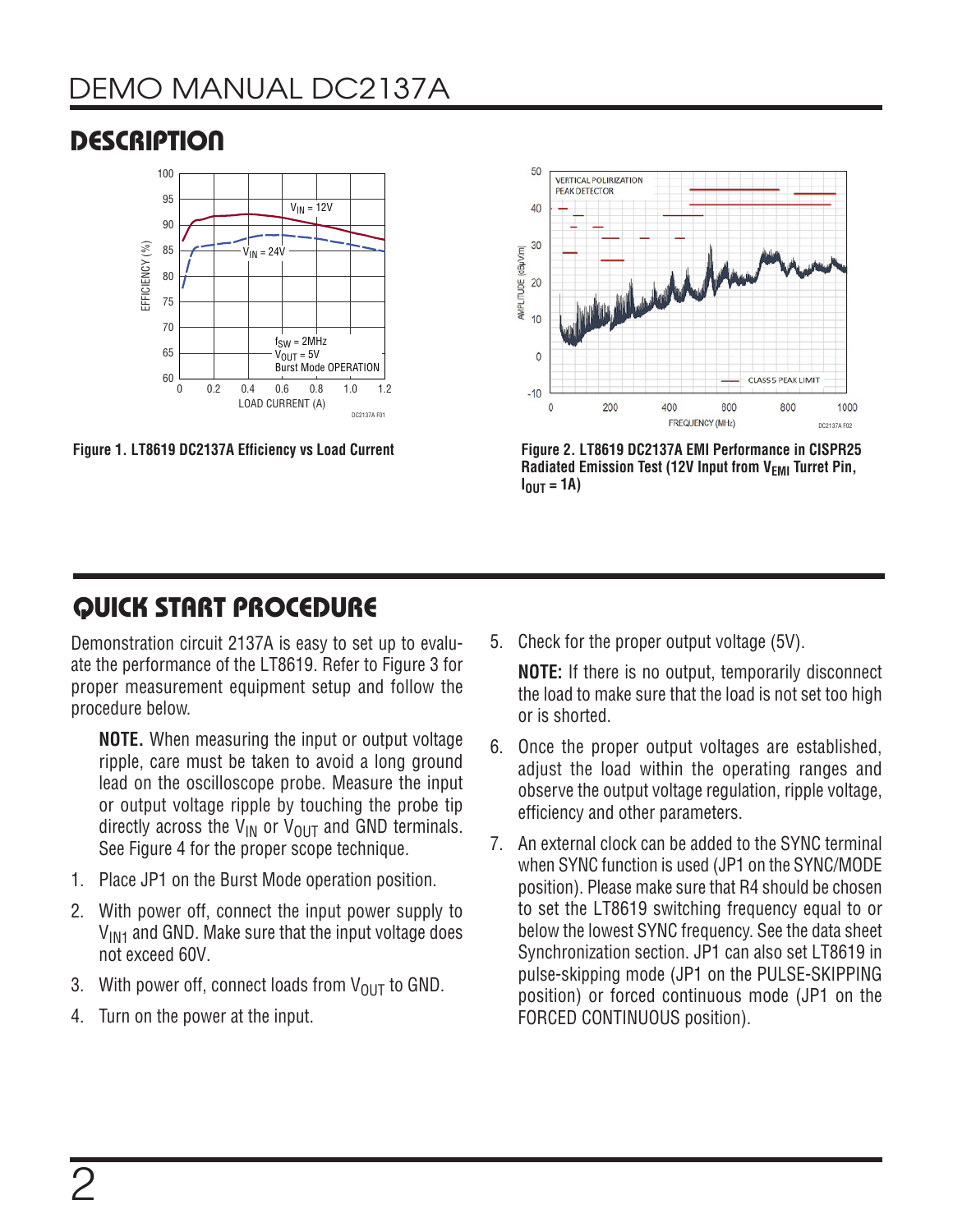Quick Start Procedure



**Figure 3. Proper Measurement Equipment Setup**



<span id="page-2-0"></span>**Figure 4. Measuring Input or Output Ripple**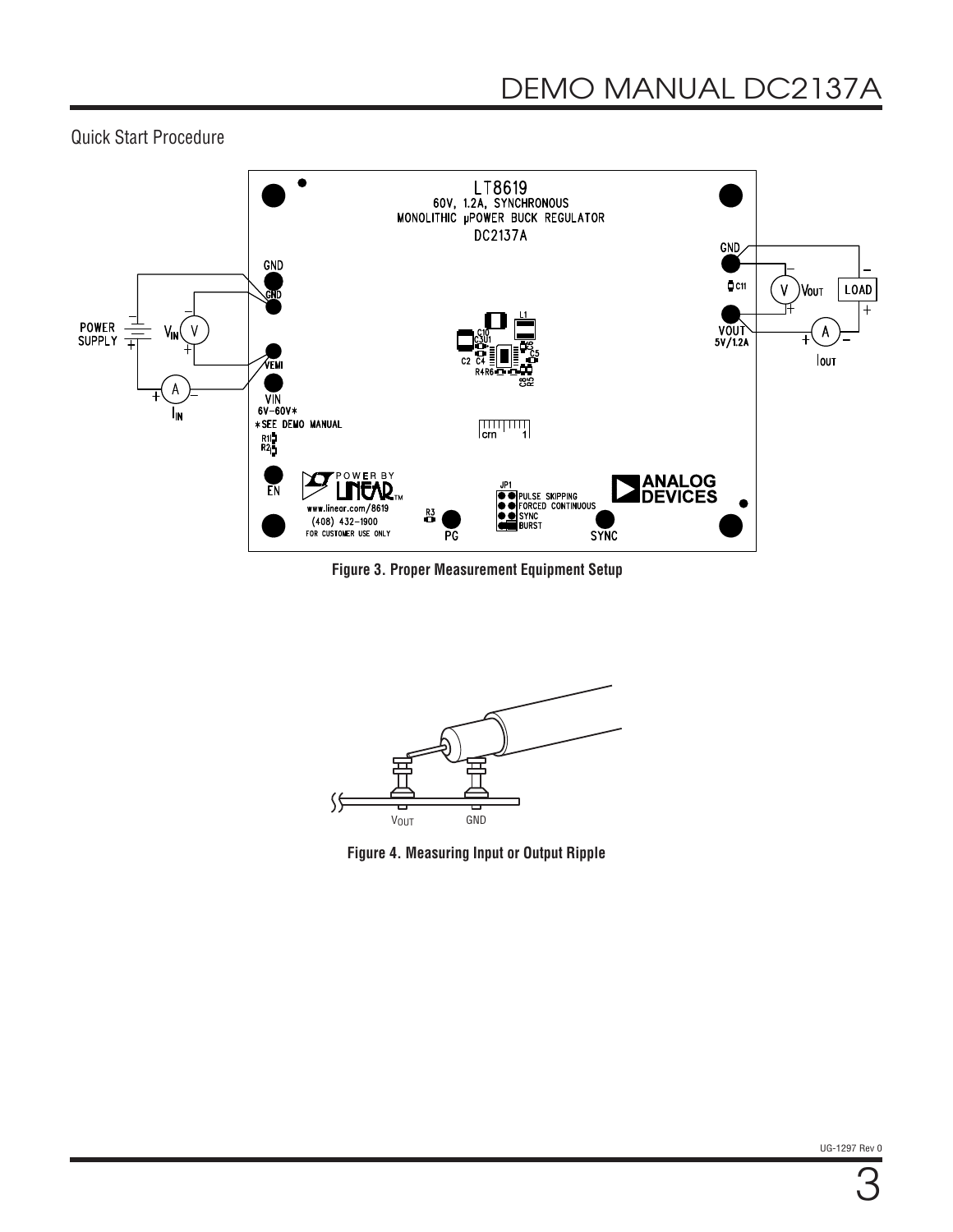# DEMO MANUAL DC2137A

## PARTS LIST

| <b>ITEM</b>                                     | QTY            | <b>REFERENCE</b> | <b>PART DESCRIPTION</b>             | <b>MANUFACTURER/PART NUMBER</b>   |  |  |  |  |
|-------------------------------------------------|----------------|------------------|-------------------------------------|-----------------------------------|--|--|--|--|
| <b>Required Demo Board Circuit Components</b>   |                |                  |                                     |                                   |  |  |  |  |
| 1                                               |                | C <sub>2</sub>   | CAP, X7R, 2.2µF, 100V, 10% 1210     | TDK, C3225X7R2A225K230AB          |  |  |  |  |
| $\overline{2}$                                  | $\overline{2}$ | C5, C11          | CAP., X7R, 1µF, 25V, 10% 0603       | TDK, C1608X7R1E105K080AB          |  |  |  |  |
| 3                                               | 1              | C6               | CAP, X7R, 0.1µF, 25V, 10%, 0603     | TDK, C1608X7R1E104K080AA          |  |  |  |  |
| 4                                               | 1              | C8               | CAP, COG, 4.7pF, 50V, ±0.25pF, 0603 | MURATA, GRM1885C1H4R7CA01D        |  |  |  |  |
| 5                                               | 1              | C10              | CAP., X7R, 22µF, 16V, 10% 1210      | MURATA, GRM32ER71C226KE18L        |  |  |  |  |
| 6                                               | 1              | L1               | IND., 4.7µH, XFL4030                | COILCRAFT, XFL4030-472ME          |  |  |  |  |
| $\overline{7}$                                  | $\overline{2}$ | R1, R5           | RES., CHIP, 1M, 1/10W, 1% 0603      | VISHAY, CRCW06031M00FKEA          |  |  |  |  |
| 8                                               | 1              | R <sub>3</sub>   | RES., CHIP, 100k, 1/10W, 1% 0603    | VISHAY, CRCW0603100KFKEA          |  |  |  |  |
| 9                                               | 1              | R <sub>4</sub>   | RES., CHIP, 20k, 1/10W, 1% 0603     | VISHAY, CRCW060320K0FKEA          |  |  |  |  |
| 10                                              | 1              | R <sub>6</sub>   | RES., CHIP, 191k, 1/10W, 1% 0603    | VISHAY, CRCW0603191KFKEA          |  |  |  |  |
| 11                                              | 1              | R <sub>7</sub>   | RES., CHIP, 0Ω, 1/10W, 0603         | VISHAY, CRCW06030000Z0EA          |  |  |  |  |
| 12                                              | 1              | U1               | I.C., BUCK REGULATOR, MSOP-16E      | ANALOG DEVICES, LT8619EMSE#PBF    |  |  |  |  |
| <b>Additional Demo Board Circuit Components</b> |                |                  |                                     |                                   |  |  |  |  |
| 1                                               | $\overline{2}$ | C12, 13          | CAP., X7R, 2.2µF, 100V, 10% 1210    | TDK, C3225X7R2A225K230AB          |  |  |  |  |
| $\overline{2}$                                  | $\overline{2}$ | C3, C4           | CAP, X7R, 0.1µF, 100V, 10% 0603     | MURATA, GRM188R72A104KA35D        |  |  |  |  |
| 3                                               | 1              | C1               | CAP., ALUM. ELECTRO., 10µF, 63V     | PANASONIC, EEHZC1J100P            |  |  |  |  |
| 4                                               | 1              | FB               | BEAD, 330Ω, MPZ2012                 | TDK, MPZ2012S331AT000             |  |  |  |  |
| 5                                               | 1              | L2               | IND., 2.2µH, XEL4020                | COILCRAFT, XEL4020-222ME          |  |  |  |  |
| 6                                               | 0              | C <sub>7</sub>   | CAP., 0603 (OPT)                    |                                   |  |  |  |  |
| $\overline{7}$                                  | $\Omega$       | R2               | RES., CHIP, 0603 (OPT)              |                                   |  |  |  |  |
| Hardware/Components (for Demo Board Only)       |                |                  |                                     |                                   |  |  |  |  |
| 1                                               | $\overline{2}$ | E1, E2           | TESTPOINT, TURRET, 0.061" PBF       | MILL-MAX, 2308-2-00-80-00-00-07-0 |  |  |  |  |
| $\overline{2}$                                  | $\overline{7}$ | E3-E9            | TESTPOINT, TURRET, 0.094" PBF       | MILL-MAX, 2501-2-00-80-00-00-07-0 |  |  |  |  |
| 3                                               | 1              | JP1              | $0.079 \times 4$ DOUBLE ROW HEADER  | WURTH ELEKTRONIK, 62000821121     |  |  |  |  |
| 4                                               | 1              | XJP1             | SHUNT, 0.079" CENTER                | WURTH ELEKTRONIK, 60800213421     |  |  |  |  |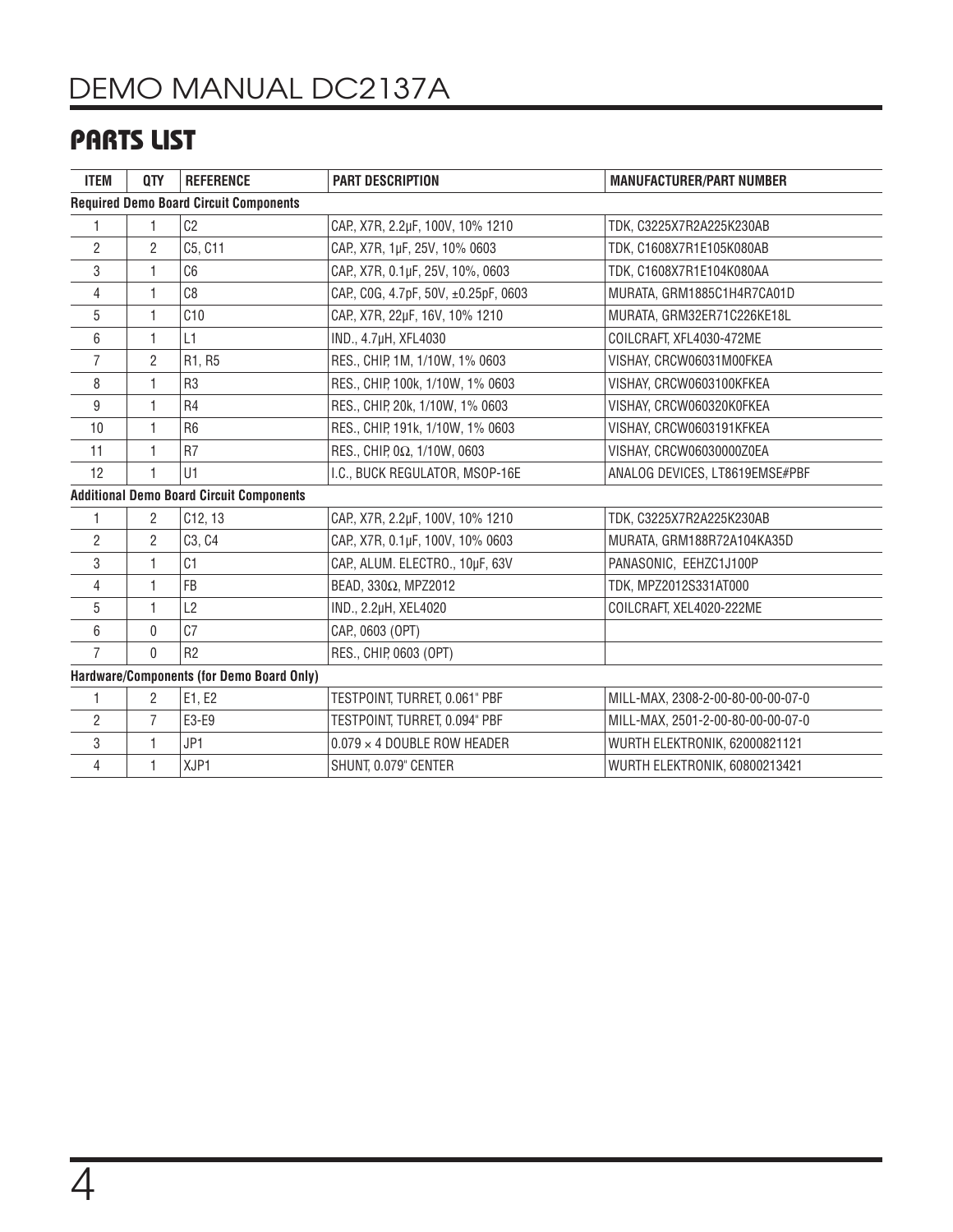# SCHEMATIC DIAGRAM

#### D C B A ALL DECICTOR ADD ANIO DE ASSESSER A A A CONFIDENCIAL AN ORIGINAL ANIO DE A A A COLOR ANIO DE A A A COLOR A A A COLOR ANIO DE A A A COLOR ANIO DE A A A COLOR ANIO DE A A COLOR ANIO DE A A COLOR ANIO DE A A COLOR ANIO DE A **IC NO.** I TRANSFORMED. Milpitas, CA 99035<br>Phone: (408)432-1900 www.linear.com<br>Fax: (408)434-0507<br>LTC Confidential-For Customer Use Only **LTC Confidential-For Customer Use Only** Æ **VOUT 5V / 1.2A www.linear.com** Thursday, September 28, 2017<br>
1 MONOLITHIC µPOWER BUCK REGULATOR MONOLITHIC µPOWER BUCK REGULATOR  $\sim$ ិ **SHEET**<br>第 ខ្ល **SYNC** 60V, 1.2A, SYNCHRONOUS 띑 **E7 E8** 60V. 1.2A, SYNCHRONOUS 호북중 **Phone: (408)432-1900 E9 1630 McCarthy Blvd. Milpitas, CA 95035 Fax: (408)434-0507** DEMO CIRCUIT 2137A<br>Thursday, September 28, 2017 DEMO CIRCUIT 2137A **VOUT IG30 McCarthy** LT8619EMSE LT8619EMSE **1357**t<br>P ०<br>२  $|\epsilon\>$ **JP1** Ç <u>ទង្គុទ្ធខ្</u>  $\sim$ **46835 TECHNOLOGY ECHNOLOGY BURST SYNC** FORCED CONTINUOUS PULSE SKIPPING **FORCED CONTINUOUS PULSE SKIPPING C8 4.7pF BEST EFFORT TO DESIGNAL**<br>MER'S RESPONSIBILITY OF REAL PROPERTY AND REAL PROPERTY OF REAL PROPERTY OF REAL PROPERTY OF REAL PROPERTY OF R<br>FIRMINAN AND FIELAND TITLE: SCHEIMATIC<br>BIFAANTLY AFFECT CIRCUIT **SCHEMATIC** ∣ତୁ<br>ଜ **R6 191K 1% R5 1M 1%**  $\sim$  $\sim$ w, W **DATE: 4.7uH**<br>**XFL4030-472ME SIZE N/A XFL4030-472ME L1 LINEAR TECHNOLOGY HAS MADE A BEST EFFORT TO DESIGN A CIRCUIT BOARD LAYOUT MAY SIGNIFICANTLY AFFECT CIRCUIT TECHNOLOGY APPLICATIONS ENGINEERING FOR ASSISTANCE. CIRCUIT THAT MEETS CUSTOMER-SUPPLIED SPECIFICATIONS; HOWEVER, IT REMAINS THE CUSTOMER'S RESPONSIBILITY TO** NG FOR ASSISTANCE **QMA THIS CIRCUIT IS PROPRIETARY TO LINEAR TECHNOLOGY AND VERIFY PROPER AND RELIABLE OPERATION IN THE ACTUAL APPLICATION. COMPONENT SUBSTITUTION AND PRINTED** THIS CIRCUIT IS PROPRIETARY TO LINEAR TECHNOLOGY<br>SUPPLIED FOR USE WITH LINEAR TECHNOLOGY PARTS. **SUPPLIED FOR USE WITH LINEAR TECHNOLOGY PARTS. R7** 3 **0PERFORMANCE OR RELIABILITY. CONTACT LINEAR CUSTOMER NOTICE CUSTOMER NOTICE C7 OPT** TECHNOLOGY HAS MADE /<br>[ THAT MEETS CUSTOMER-<br>ER, IT REMAINS THE CUSTO **C6 0.1uF** IRCUIT BOARD LAYOUT MAY<br>ERFORMANCE OR RELIABILIT<br>ECHNOLOGY APPLICATIONS **LINEAR TECHNOL**<br>CIRCUIT THAT ME<br>HOWEVER, IT REN<br>VERIFY PROPER<br>VERIFY PROPARD L<br>CIRCUIT BOARD L **FB 9 FB 10 SW 16 SW 15 SYNC 7 BIAS 11 BST 14** LT8619EMSE<br>LT8619EMSE **LT8619EMSE NC <sup>13</sup> GND 17 GND <sup>8</sup>**  $\leq$ **INTVCC EN/UV Vin PG RT R4 20K 1% (2MHz)**  $\mathbf{r}$ **NC** XEL4020-222ME **XEL4020-222ME 12**  $\sim$ **34651**w, Ę  $\vec{z}$ 2 ხე‡ **0.1uF**  $3\frac{1}{2}$ ខ្ទិ **100V C4** 44**C13 2.2uF 100V 1210** NOTES: UNLESS OTHERWISE SPECIFIED NOTES: UNLESS OTHERWISE SPECIFIED **R2 OPT** FB<br>MPZ2012S331AT000 **MPZ2012S331AT000 VOUTR1 1M** w-╢ **R3**<br>-W 1% **22**<br>បង្កទីខ្ច **100K 1%** ALL RESISTORS ARE 0603.<br>ALL CAPACITORS ARE 0603. ALL CAPACITORS ARE 0603. 1. ALL RESISTORS ARE 0603. 00K **C12 2.2uF 100V 1210 PANASONIC<br>EEHZC1J100P EEHZC1J100P PANASONIC C1 10uF 63V VIN** \* SEE DEMO MANUAL **SEE DEMO MANUAL E5 E6 E2** ທ ທ **E3 E4 E1 VEMI GND EN PG GND**  $\div$ **\*6V - 60V**  $\leq$

UG-1297 Rev 0

Information furnished by Analog Devices is believed to be accurate and reliable. However, no responsibility is assumed by Analog Devices for its use, nor for any infringements of patents or other rights of third parties that may result from its use. Specifications subject to change without notice. No license is granted by implication or otherwise under any patent or patent rights of Analog Devices.

5